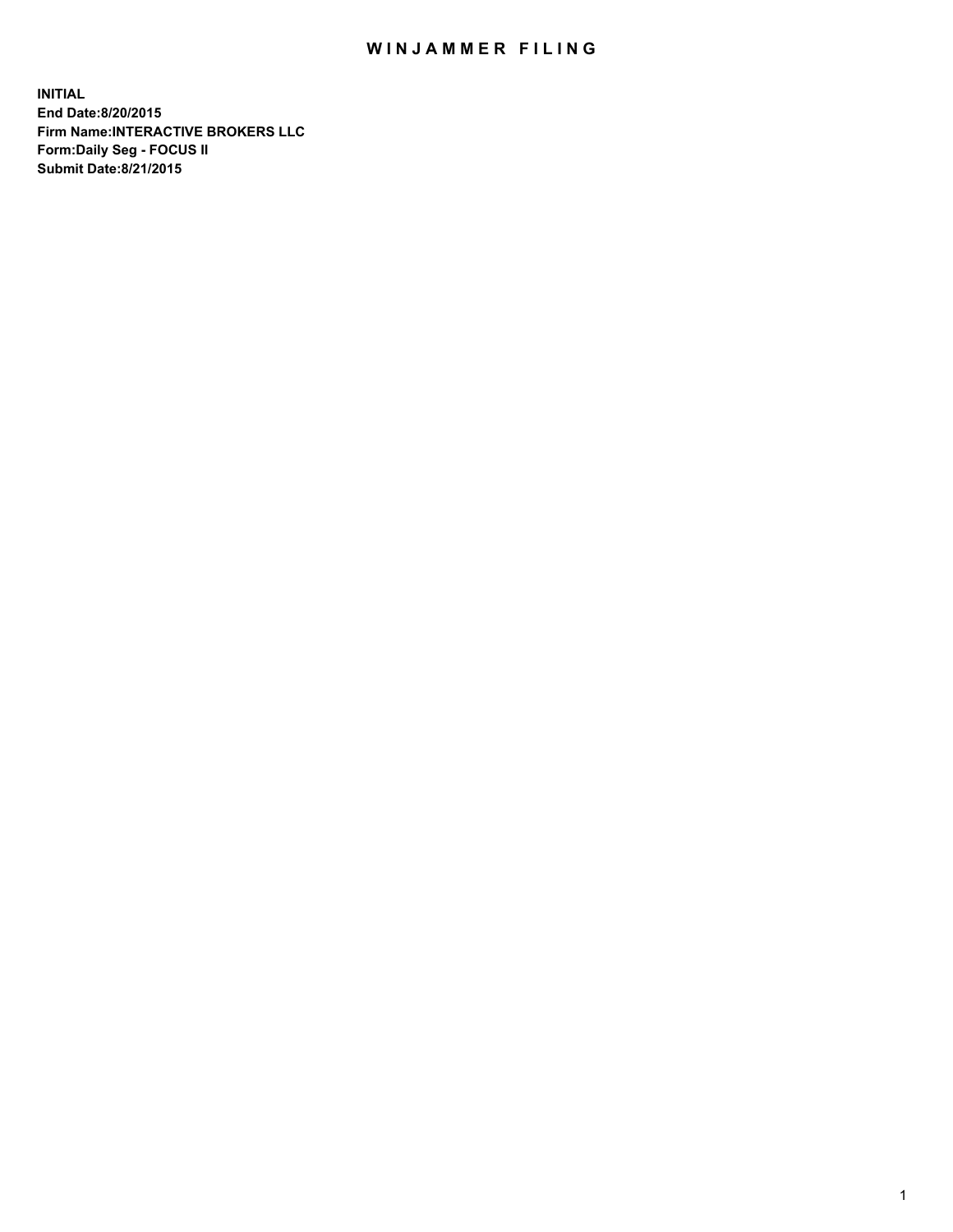## **INITIAL End Date:8/20/2015 Firm Name:INTERACTIVE BROKERS LLC Form:Daily Seg - FOCUS II Submit Date:8/21/2015 Daily Segregation - Cover Page**

| Name of Company<br><b>Contact Name</b><br><b>Contact Phone Number</b><br><b>Contact Email Address</b>                                                                                                                                                                                                                          | <b>INTERACTIVE BROKERS LLC</b><br><b>Michael Ellman</b><br>203-422-8926<br>mellman@interactivebrokers.co<br>$m$ |
|--------------------------------------------------------------------------------------------------------------------------------------------------------------------------------------------------------------------------------------------------------------------------------------------------------------------------------|-----------------------------------------------------------------------------------------------------------------|
| FCM's Customer Segregated Funds Residual Interest Target (choose one):<br>a. Minimum dollar amount: ; or<br>b. Minimum percentage of customer segregated funds required:% ; or<br>c. Dollar amount range between: and; or<br>d. Percentage range of customer segregated funds required between: % and %.                       | $\overline{\mathbf{0}}$<br>0<br>155,000,000 245,000,000<br>00                                                   |
| FCM's Customer Secured Amount Funds Residual Interest Target (choose one):<br>a. Minimum dollar amount: ; or<br>b. Minimum percentage of customer secured funds required:%; or<br>c. Dollar amount range between: and; or<br>d. Percentage range of customer secured funds required between: % and %.                          | $\overline{\mathbf{0}}$<br>0<br>80,000,000 120,000,000<br>0 <sub>0</sub>                                        |
| FCM's Cleared Swaps Customer Collateral Residual Interest Target (choose one):<br>a. Minimum dollar amount: ; or<br>b. Minimum percentage of cleared swaps customer collateral required:% ; or<br>c. Dollar amount range between: and; or<br>d. Percentage range of cleared swaps customer collateral required between:% and%. | $\overline{\mathbf{0}}$<br>$\underline{\mathbf{0}}$<br>0 <sub>0</sub><br>0 <sub>0</sub>                         |

Attach supporting documents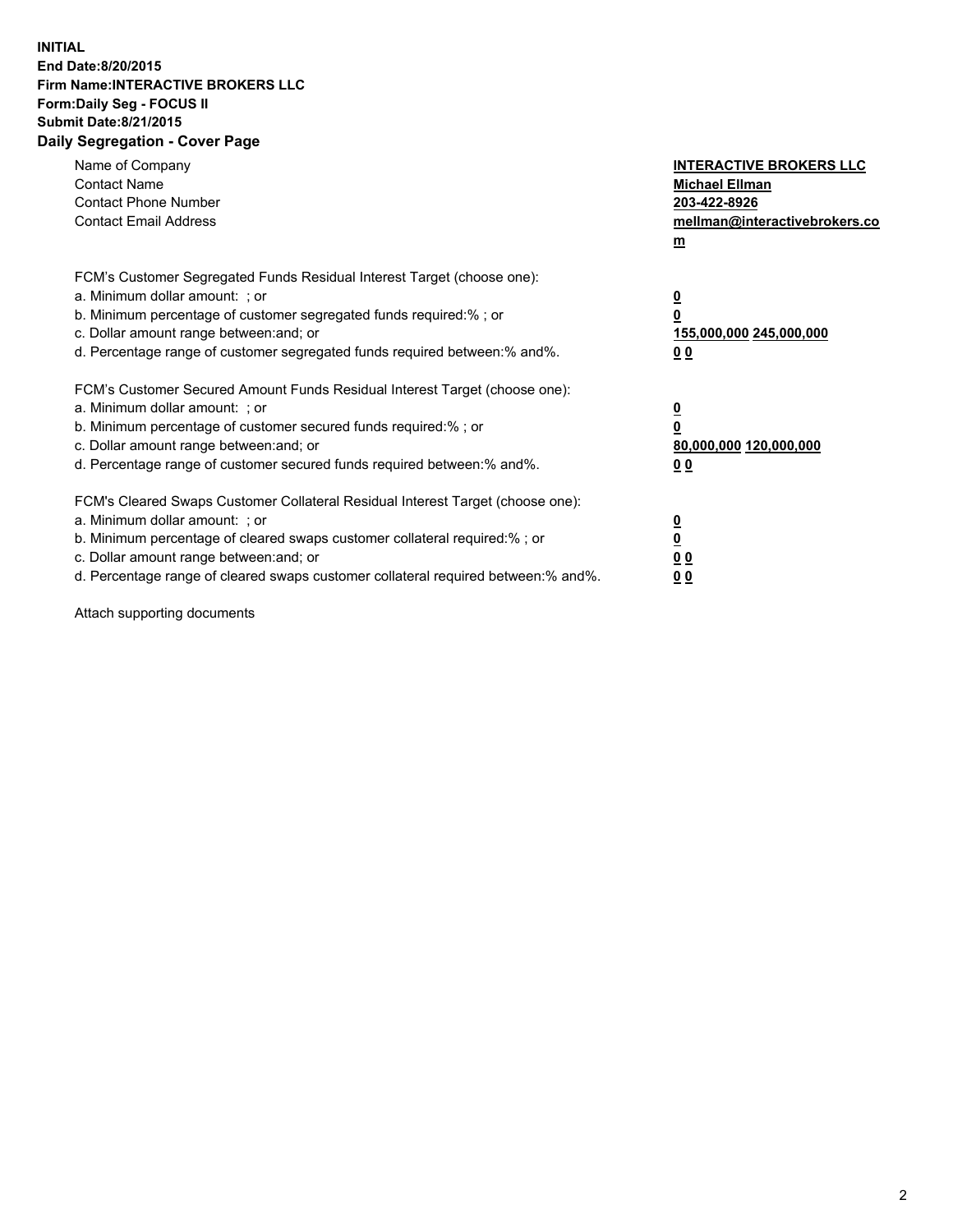## **INITIAL End Date:8/20/2015 Firm Name:INTERACTIVE BROKERS LLC Form:Daily Seg - FOCUS II Submit Date:8/21/2015 Daily Segregation - Secured Amounts**

|     | Daily Ocglegation - Occuled Amounts                                                         |                                  |
|-----|---------------------------------------------------------------------------------------------|----------------------------------|
|     | Foreign Futures and Foreign Options Secured Amounts                                         |                                  |
|     | Amount required to be set aside pursuant to law, rule or regulation of a foreign            | $0$ [7305]                       |
|     | government or a rule of a self-regulatory organization authorized thereunder                |                                  |
| 1.  | Net ledger balance - Foreign Futures and Foreign Option Trading - All Customers             |                                  |
|     | A. Cash                                                                                     | 401,732,894 [7315]               |
|     | B. Securities (at market)                                                                   | $0$ [7317]                       |
| 2.  | Net unrealized profit (loss) in open futures contracts traded on a foreign board of trade   | -29,698,328 [7325]               |
| 3.  | Exchange traded options                                                                     |                                  |
|     | a. Market value of open option contracts purchased on a foreign board of trade              | 12,189 [7335]                    |
|     | b. Market value of open contracts granted (sold) on a foreign board of trade                | $-27,431$ [7337]                 |
| 4.  | Net equity (deficit) (add lines 1. 2. and 3.)                                               | 372,019,324 [7345]               |
| 5.  | Account liquidating to a deficit and account with a debit balances - gross amount           | 173,237 [7351]                   |
|     | Less: amount offset by customer owned securities                                            | 0 [7352] 173,237 [7354]          |
| 6.  | Amount required to be set aside as the secured amount - Net Liquidating Equity              | 372,192,561 [7355]               |
|     | Method (add lines 4 and 5)                                                                  |                                  |
| 7.  | Greater of amount required to be set aside pursuant to foreign jurisdiction (above) or line | 372,192,561 [7360]               |
|     | 6.                                                                                          |                                  |
|     | FUNDS DEPOSITED IN SEPARATE REGULATION 30.7 ACCOUNTS                                        |                                  |
| 1.  | Cash in banks                                                                               |                                  |
|     | A. Banks located in the United States                                                       | 68 [7500]                        |
|     | B. Other banks qualified under Regulation 30.7                                              | 0 [7520] 68 [7530]               |
| 2.  | Securities                                                                                  |                                  |
|     | A. In safekeeping with banks located in the United States                                   | 396,936,877 [7540]               |
|     | B. In safekeeping with other banks qualified under Regulation 30.7                          | 0 [7560] 396,936,877 [7570]      |
| 3.  | Equities with registered futures commission merchants                                       |                                  |
|     | A. Cash                                                                                     | $0$ [7580]                       |
|     | <b>B.</b> Securities                                                                        | $0$ [7590]                       |
|     | C. Unrealized gain (loss) on open futures contracts                                         | $0$ [7600]                       |
|     | D. Value of long option contracts                                                           | $0$ [7610]                       |
|     | E. Value of short option contracts                                                          | 0 [7615] 0 [7620]                |
| 4.  | Amounts held by clearing organizations of foreign boards of trade                           |                                  |
|     | A. Cash                                                                                     | $0$ [7640]                       |
|     | <b>B.</b> Securities                                                                        | $0$ [7650]                       |
|     | C. Amount due to (from) clearing organization - daily variation                             | $0$ [7660]                       |
|     | D. Value of long option contracts                                                           | $0$ [7670]                       |
|     | E. Value of short option contracts                                                          | 0 [7675] 0 [7680]                |
| 5.  | Amounts held by members of foreign boards of trade                                          |                                  |
|     | A. Cash                                                                                     | 103,320,620 [7700]               |
|     | <b>B.</b> Securities                                                                        | $0$ [7710]                       |
|     | C. Unrealized gain (loss) on open futures contracts                                         | -13,044,693 [7720]               |
|     | D. Value of long option contracts                                                           | 12,197 [7730]                    |
|     | E. Value of short option contracts                                                          | -27,430 [7735] 90,260,694 [7740] |
| 6.  | Amounts with other depositories designated by a foreign board of trade                      | 0 [7760]                         |
| 7.  | Segregated funds on hand                                                                    | $0$ [7765]                       |
| 8.  | Total funds in separate section 30.7 accounts                                               | 487,197,639 [7770]               |
| 9.  | Excess (deficiency) Set Aside for Secured Amount (subtract line 7 Secured Statement         | 115,005,078 [7380]               |
|     | Page 1 from Line 8)                                                                         |                                  |
| 10. | Management Target Amount for Excess funds in separate section 30.7 accounts                 | 80,000,000 [7780]                |
| 11. | Excess (deficiency) funds in separate 30.7 accounts over (under) Management Target          | 35,005,078 [7785]                |
|     |                                                                                             |                                  |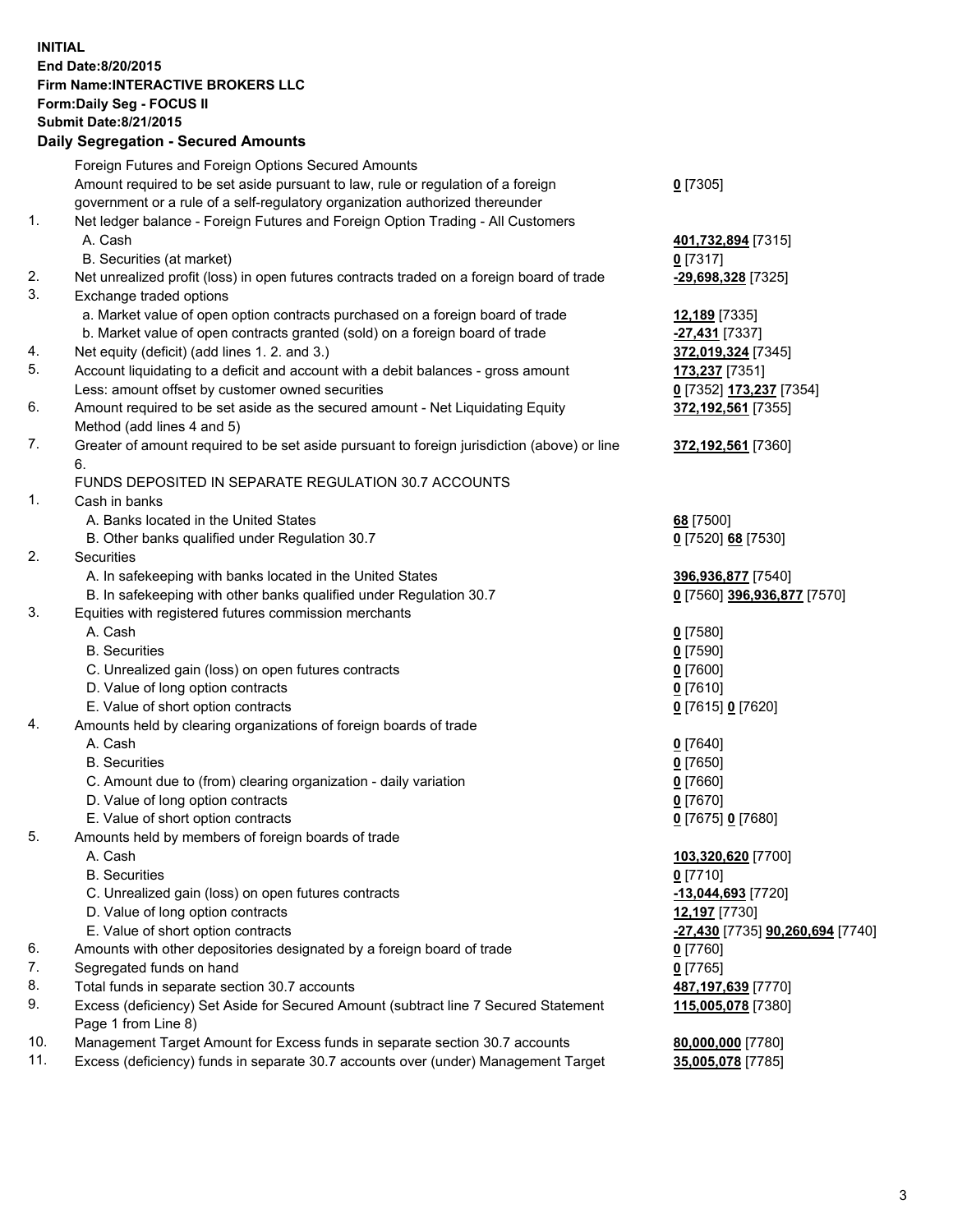**INITIAL End Date:8/20/2015 Firm Name:INTERACTIVE BROKERS LLC Form:Daily Seg - FOCUS II Submit Date:8/21/2015 Daily Segregation - Segregation Statement** SEGREGATION REQUIREMENTS(Section 4d(2) of the CEAct) 1. Net ledger balance A. Cash **2,682,592,899** [7010] B. Securities (at market) **0** [7020] 2. Net unrealized profit (loss) in open futures contracts traded on a contract market **-33,807,426** [7030] 3. Exchange traded options A. Add market value of open option contracts purchased on a contract market **181,590,780** [7032] B. Deduct market value of open option contracts granted (sold) on a contract market **-279,749,544** [7033] 4. Net equity (deficit) (add lines 1, 2 and 3) **2,550,626,709** [7040] 5. Accounts liquidating to a deficit and accounts with debit balances - gross amount **523,110** [7045] Less: amount offset by customer securities **0** [7047] **523,110** [7050] 6. Amount required to be segregated (add lines 4 and 5) **2,551,149,819** [7060] FUNDS IN SEGREGATED ACCOUNTS 7. Deposited in segregated funds bank accounts A. Cash **385,223,159** [7070] B. Securities representing investments of customers' funds (at market) **1,348,341,307** [7080] C. Securities held for particular customers or option customers in lieu of cash (at market) **0** [7090] 8. Margins on deposit with derivatives clearing organizations of contract markets A. Cash **19,102,000** [7100] B. Securities representing investments of customers' funds (at market) **1,094,451,311** [7110] C. Securities held for particular customers or option customers in lieu of cash (at market) **0** [7120] 9. Net settlement from (to) derivatives clearing organizations of contract markets **5,141,197** [7130] 10. Exchange traded options A. Value of open long option contracts **181,550,234** [7132] B. Value of open short option contracts **-279,709,047** [7133] 11. Net equities with other FCMs A. Net liquidating equity **0** [7140] B. Securities representing investments of customers' funds (at market) **0** [7160] C. Securities held for particular customers or option customers in lieu of cash (at market) **0** [7170] 12. Segregated funds on hand **0** [7150] 13. Total amount in segregation (add lines 7 through 12) **2,754,100,161** [7180] 14. Excess (deficiency) funds in segregation (subtract line 6 from line 13) **202,950,342** [7190] 15. Management Target Amount for Excess funds in segregation **155,000,000** [7194] **47,950,342** [7198]

16. Excess (deficiency) funds in segregation over (under) Management Target Amount Excess